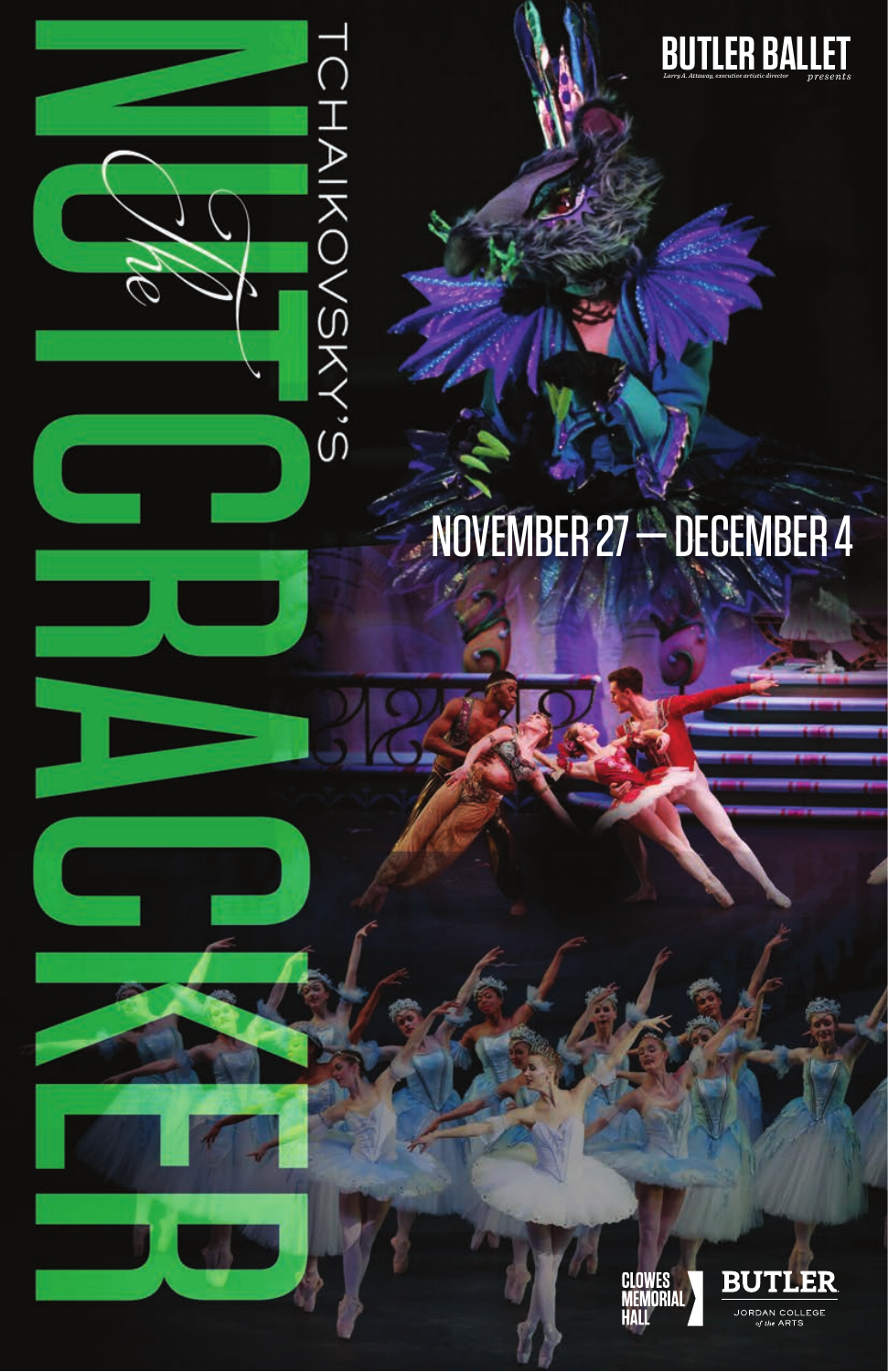## *Larry A. Attaway, Executive Artistic Director Presented by the* **BUTLER BALLET NUTCRACKER** tchaikovsky's 'The

| <b>Executive Artistic Director</b> | Larry A. Attaway                                                                    |
|------------------------------------|-------------------------------------------------------------------------------------|
| Composer                           | Peter Ilyich Tchaikovsky                                                            |
| Choreography                       | Marek Cholewa, Ramón Flowers, David Ingram,                                         |
|                                    | Michelle Jarvis, Cynthia Pratt, Susan McGuire,                                      |
|                                    | Derek Reid, Rosanna Ruffo                                                           |
| <b>Lighting Design</b>             | Cathy Sipe                                                                          |
| <b>Scenery Design</b>              | José Varona                                                                         |
|                                    | Scenery from the Ruth Page production                                               |
|                                    | donated by Chicago Tribune Charities.                                               |
| Director of Costumes               | Kathleen Egan                                                                       |
| <b>Assistant Costumer</b>          | Elizabeth Snider                                                                    |
| <b>Costume Construction</b>        | Kathleen Egan, Elizabeth Snider,<br>Sabena Sellnow, Kassi Tiedjens, Rebecca Tschan, |
|                                    | Claire Wu, Emily Horowitz                                                           |
|                                    | Mouse Heads created by Elizabeth Flauto                                             |
|                                    | Costume Crafts                                                                      |
| <b>Production Stage Manager</b>    | Deborah Jo Barrett                                                                  |
| <b>JCA Technical Director</b>      | Cathy Sipe                                                                          |
| Videographer                       | Jeff Gooch                                                                          |
| Photographer                       | AJ Mast                                                                             |
| <b>Rehearsal Pianist</b>           | Daniel Peelor                                                                       |
| Administration                     | Larry A. Attaway, Marie Gray                                                        |
| <b>Stage Crew</b>                  | Members of JATSE Local 30                                                           |
|                                    |                                                                                     |

The use of photographic or recording equipment of any kind during the performance can be dangerous to the dancers and is therefore strictly prohibited.

LIVE PERFORMANCES RECORDED ON NOVEMBER 13 & 14, 2020 CLOWES MEMORIAL HALL BUTLER UNIVERSITY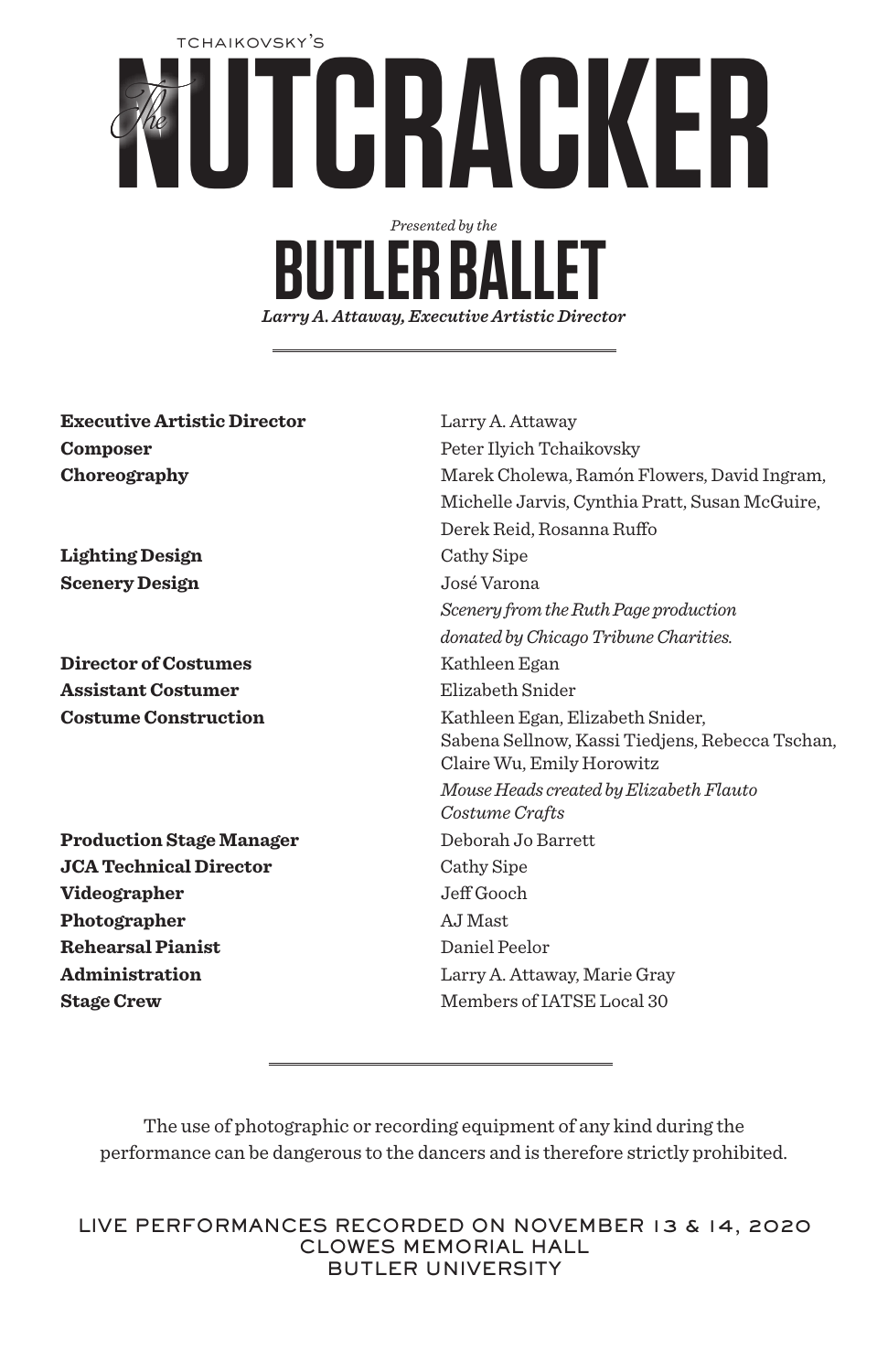# THE STORY OF **MUTCRACKER**

It is Christmas Eve at the country estate of Counselor and Frau von Stahlbaum. Their two children, Clara and Fritz, are eagerly anticipating the traditional holiday party, which is about to begin. As the curtain opens, final preparations are being made inside while relatives and guests make their way through the snow toward the von Stahlbaum mansion.

Preparing to put in a surprise appearance at the party is an old family friend, Uncle Drosselmeyer. Herr Drosselmeyer is an inventor of magical toys and it is his intention to entertain at the von Stahlbaum party. His apprentices assist him in his workshop as he puts the finishing touches on life-size dolls, magical puppets, and completes the work on a small nutcracker.

When Drosselmeyer arrives at the party, the guests are delighted with the surprises he brought. After the traditional Christmas waltz, he presents a special gift to Clara—the magical nutcracker. Fritz, jealous of Clara, seizes the toy and breaks it. Clara is in tears as Drosselmeyer mends the nutcracker. As Clara and Fritz are taken to bed, the nutcracker is placed under the Christmas tree.

During the night, Clara dreams she returns to the living room to find her new nutcracker. As the clock strikes midnight, she is confronted by evil mice that take the nutcracker. Clara recaptures the nutcracker, chased by the mice. Uncle Drosselmeyer intervenes, sending the mice off. His magical spell causes the nutcracker to become life-sized. To protect Clara, the nutcracker calls an army of toy soldiers, and together they battle the rodent army, now led by their queen. As Clara watches in horror, she sees that the mice are winning and bravely throws her shoe at the Mouse Queen, who falls dead and is carried away by her army. Drosselmeyer appears to Clara and shows her that the lifeless nutcracker has arisen as a charming prince. Thanking Clara for having saved his life, the Nutcracker Prince calls the Snow King and together they lead her to an enchanted snow forest. Clara and the Prince, amidst the dancing snowflakes, are swirled away on their magical journey.

As Act II begins, Clara's travel to the Kingdom of Sweets is guided by gleaming angels. Clara is welcomed by the Sugar Plum Fairy and her Kingdom Dwellers. The Nutcracker Prince relates the story of the battle and of Clara's bravery. Clara is crowned and a ceremony is performed to honor her for saving the nutcracker, featuring dances from several countries: Spain, Arabia, China, Russia, and France. Then, the Dew Drop Fairy leads her magic flowers in a charmed waltz. After the Grand Pas de Deux by the Nutcracker Prince and the Sugar Plum Fairy, all of the inhabitants of the Kingdom of Sweets dance a joyous finale. Uncle Drosselmeyer magically sends her off as her dream begins to fade. The magic of this Christmas Eve will always remain with Clara, just as the magic of the nutcracker continues to touch the ageless heart.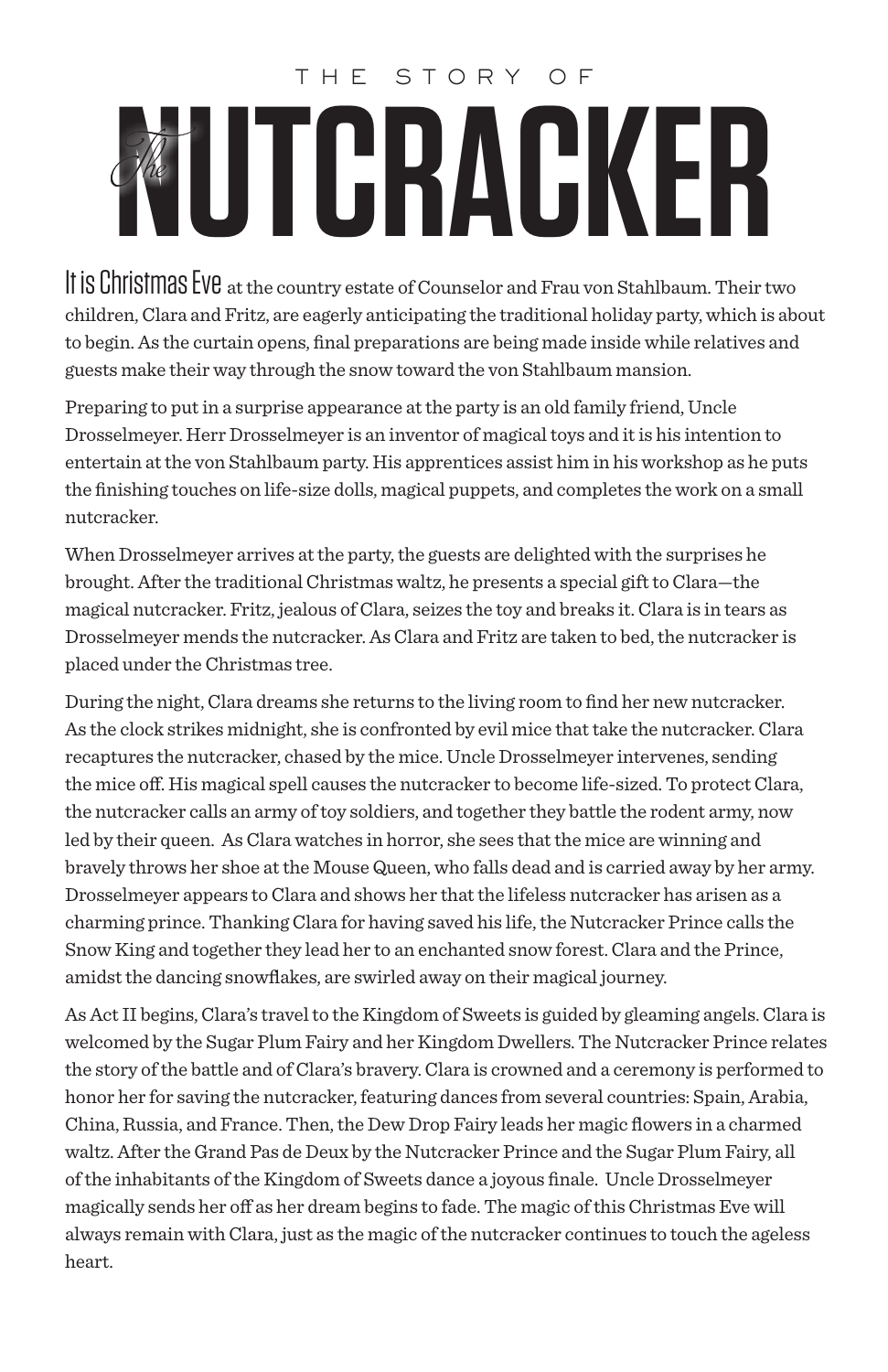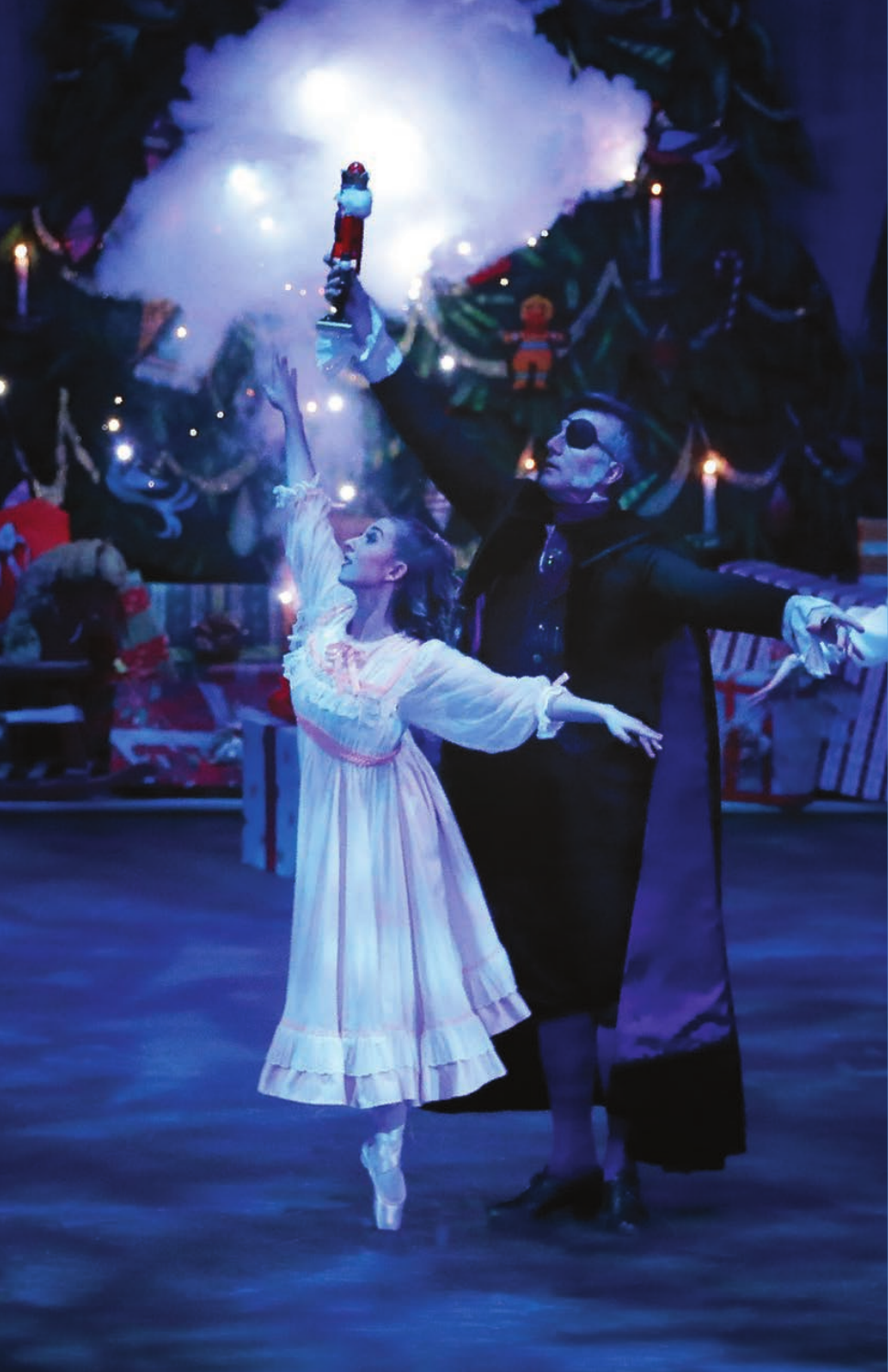

## ACT 1

## **Scene 1: The Christmas Party Choreography: Derek Reid**

*Assistant to Mr. Reid: Julia Kilmister*

**Herr Drosselmeyer** Jeremy Gruner

**Harlequin** Trevor Montgomery **Columbine** Katherine Cackovic **Mechanical Soldier** Diego McKenna Borrero **Frau Von Stahlbaum** Hayley Weber **Counselor Von Stahlbaum** Daniel Scofield **Clara, their teenage daughter** Claire Wu *(Amy Whittemore)* **Fritz, their teenage son** Connor Barak **Grandmother Genevieve Bolton** 

**Toymakers Diana Basaldua, Savannah Halter,** Maile Hashimoto **Guests at the party** Anna Brandner, Gabriella Nardella, Sydney Sutherland, Giovanni Echave, Tristin Filsinger, Ethan Kroll **Maid** Mimi Cutaia

#### **Scene 2: The Battle**

**Choreography: Susan McGuire** *Assistant to Ms. McGuire—Mackenzie Beal* 

| Diana Basaldua, Savannah Halter,<br>Toymakers<br>Maile Hashimoto<br>Mechanical Soldier<br>Diego McKenna Borrero<br>Harlequin<br>Trevor Montgomery<br>Columbine<br>Katherine Cackovic<br><b>Mouse Queen</b><br>Jillian Van Cura.<br><b>Mice</b><br>Oli Culpepper, Joanna Henn, Ainsley Hoh,<br>Avery Klinck, Ariana Ortmann, Sierra Post,<br>Isabella Reich, Bella Schwartz (Brita Gilbert)<br>Mouse Guards<br>Connor Barak, Ethan Kroll<br><b>Soldiers</b><br>Isabella Buckman, Meghan Colligan,<br>Tomasin Corrente, Rebecca Espinoza,<br>Anneliese Hinrichsen, Sarah Linehan,<br>Cody Maggiore<br>Nutcracker |                                                     |
|----------------------------------------------------------------------------------------------------------------------------------------------------------------------------------------------------------------------------------------------------------------------------------------------------------------------------------------------------------------------------------------------------------------------------------------------------------------------------------------------------------------------------------------------------------------------------------------------------------------|-----------------------------------------------------|
|                                                                                                                                                                                                                                                                                                                                                                                                                                                                                                                                                                                                                |                                                     |
|                                                                                                                                                                                                                                                                                                                                                                                                                                                                                                                                                                                                                |                                                     |
|                                                                                                                                                                                                                                                                                                                                                                                                                                                                                                                                                                                                                |                                                     |
|                                                                                                                                                                                                                                                                                                                                                                                                                                                                                                                                                                                                                |                                                     |
|                                                                                                                                                                                                                                                                                                                                                                                                                                                                                                                                                                                                                |                                                     |
|                                                                                                                                                                                                                                                                                                                                                                                                                                                                                                                                                                                                                |                                                     |
|                                                                                                                                                                                                                                                                                                                                                                                                                                                                                                                                                                                                                |                                                     |
|                                                                                                                                                                                                                                                                                                                                                                                                                                                                                                                                                                                                                | Caroline Mack, Zoe Roberts <i>(Emma Skrzypczak)</i> |
|                                                                                                                                                                                                                                                                                                                                                                                                                                                                                                                                                                                                                |                                                     |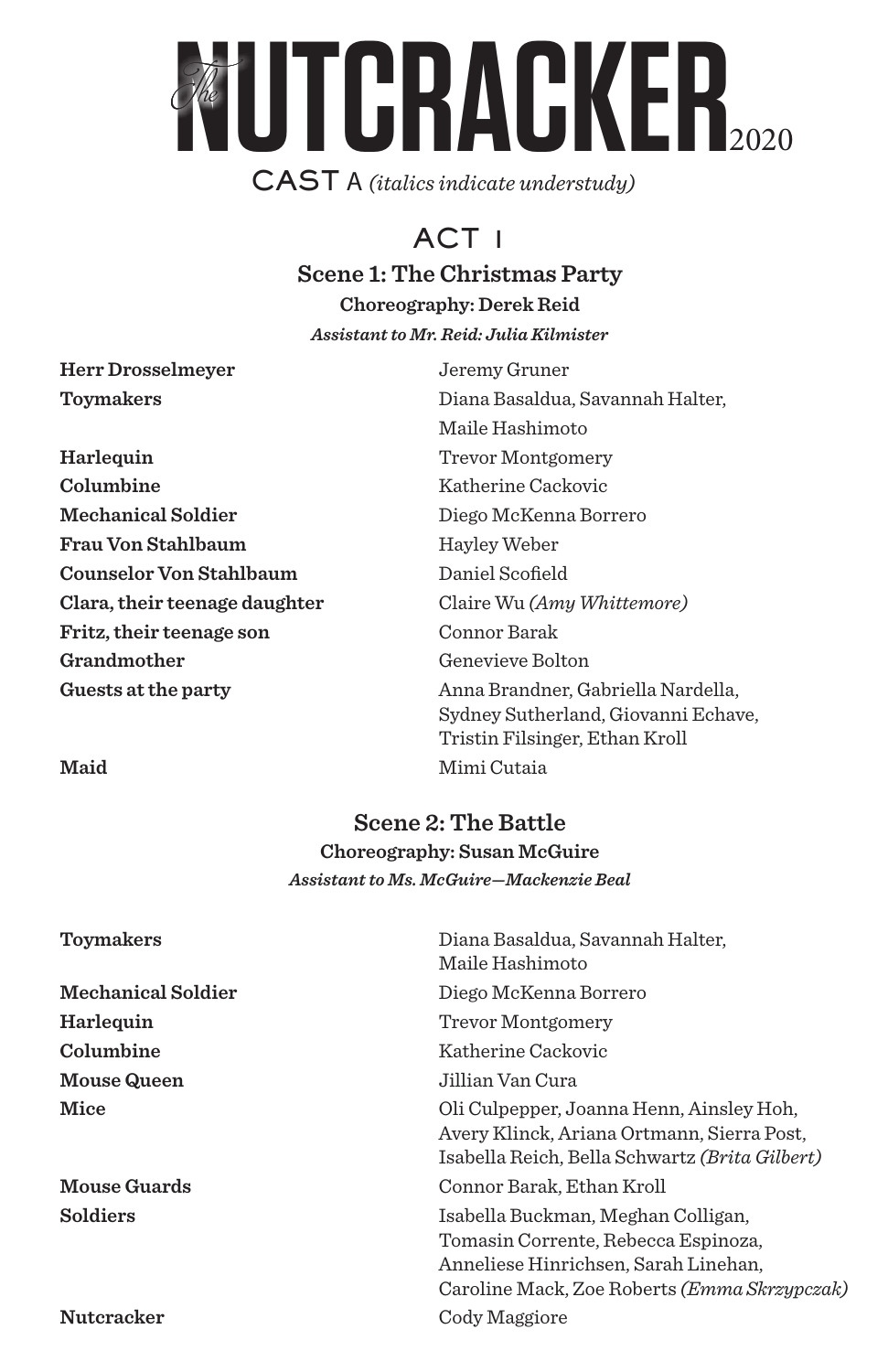#### **Scene 3: Into the Kingdom of Snow Choreography: Cynthia Pratt**

**Prince Nutcracker** Cody Maggiore **Snow Queen** Kayla DeGaray **Snow King** Josiah Lax

**Clara** Claire Wu *(Amy Whittemore)* **Snow Princesses** Rheana Montesantos, Liza van Heerden **Snowflakes** Cate Clark, Nicole Dickson, Jade Diskin, Gaby Gutierrez, Camille Loftis, Maura McHugh, Anna Moeller, Mia Olivares, Katie Ripley, Tehya West, Katie Yankovich

## INTERMISSION

## ACT II

#### **Entrance into the Kingdom of Sweets**

**Angel Choreography: David Ingram**  *Assistant to Mr. Ingram: Julia Kilmister* **Kingdom Choreography: Michelle Jarvis**

| Angel Soloist            | Hayley Weber                                                                                                                     |
|--------------------------|----------------------------------------------------------------------------------------------------------------------------------|
| Angels                   | Brita Gilbert, Madeleine Hall, Maya Illanes,<br>Shelby Memmott, Gaby Morando,<br>Ryan Norman, Grace Reynolds,<br>Emma Skrzypczak |
| Sugar Plum               | Claire Barnett                                                                                                                   |
| <b>Herr Drosselmeyer</b> | Jeremy Gruner                                                                                                                    |
| Clara                    | Claire Wu (Amy Whittemore)                                                                                                       |
| <b>Nutcracker Prince</b> | Cody Maggiore                                                                                                                    |
| <b>Kingdom Dwellers</b>  | Dancers from Act II Divertissements                                                                                              |
|                          |                                                                                                                                  |

#### **Spanish Dance:**

#### **Choreography: Marek Cholewa**

| Soloists        | Hope Blackburn, Tervn Trent          |
|-----------------|--------------------------------------|
| Corps de Ballet | Michele Arnhold, Harlie Painter,     |
|                 | Christine Papayassiliou, Kelly Ryan, |
|                 | Emma Smith, Lauren Zimmermann        |

#### **Arabian Dance: Choreography: Ramón Flowers**

| Soloists        | Scholar Idiagboro                    |
|-----------------|--------------------------------------|
| Corps de Ballet | Maya Chapman, Anisa Cobb,            |
|                 | Penelope Schulman, Beatrice Wooster  |
|                 | (Mia Olivares, Anneliese Hinrichsen) |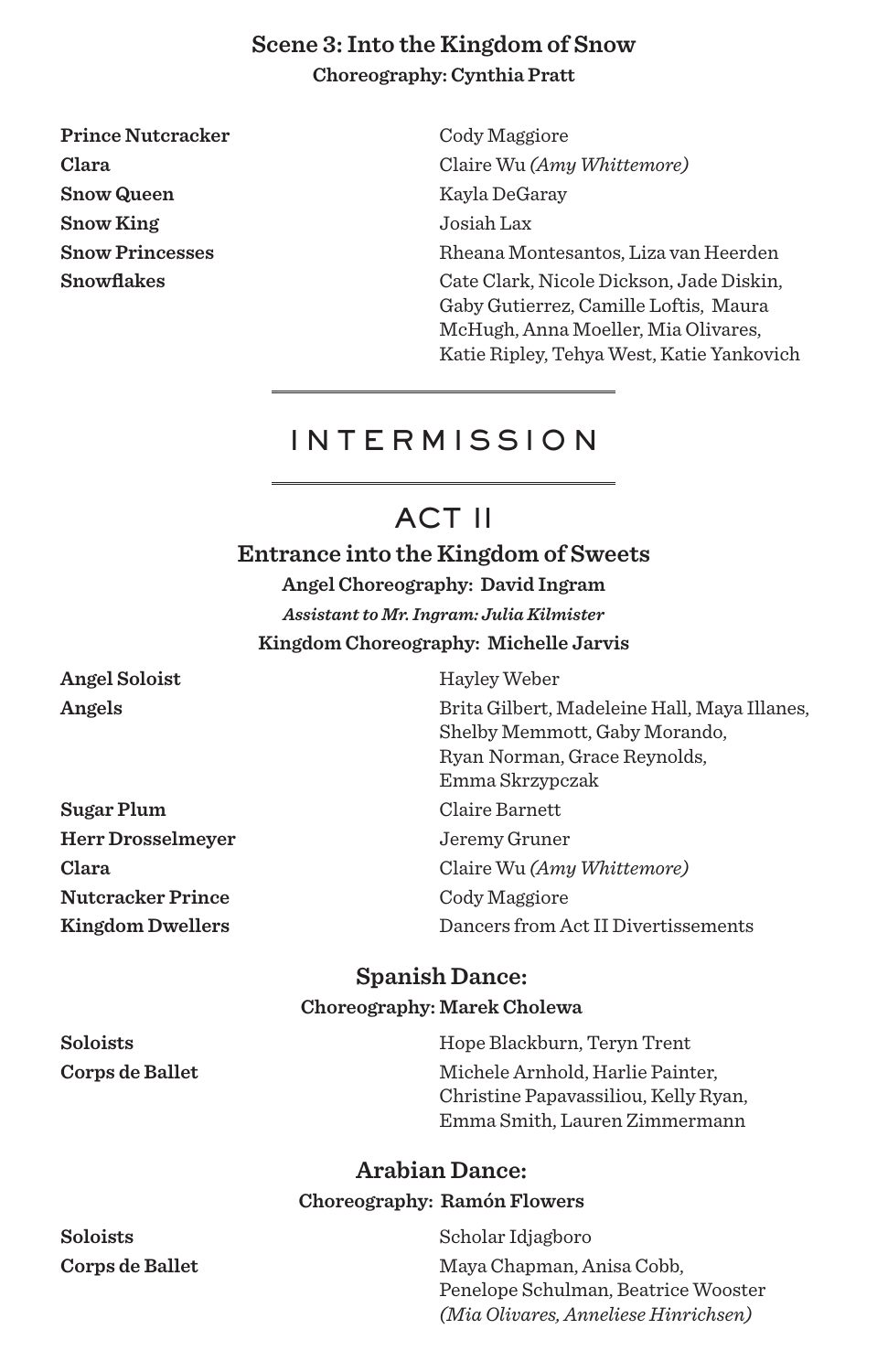#### **Chinese Dance: Choreography: Ramón Flowers**

**Soloists** Giovanni Echave *(Ethan Kroll)* **Demi-soloists** Sophie Ciokajlo, Gillian Dash, Daryl Grob, Rebecca Levin *(Anna Moeller*

> **Russian Dance: Choreography: Ramón Flowers**

**Soloists** Chyna Clark *(Emily Horowitz, Cate Clark)* **Demi-soloists** Emily Horowitz, Cate Clark *(Jade Diskin)*

#### **Dance of the Mirlitons: Choreography: Cynthia Pratt**

**Soloist** Meghana Bendre **Demi Soloists** Abigale Bilodeau, Andrea Mish, Amanda Ostuni, Bronwyn Smith

## **Commedia del Giullare:**

#### **Choreography: David Ingram**

*Assistant to Mr. Ingram: Julia Kilmister*

**Giullari** Natalie Burkhart, Kiara Christian, Kendall Constant, Hannah Elibol, Ansley Seiffert, Olivia Throop, Hope Wampler, Jessica Wu

## **Waltz of the Flowers:**

#### **Choreography: Marek Cholewa**

| Dew Drop | Chiyo Nishida                               |
|----------|---------------------------------------------|
| Cavalier | Jacob Shoup (Malcolm Burton)                |
| Soloists | Jessica de Jong, Kassi Tiedjens,            |
|          | Tristin Filsinger, Trevor Montgomery        |
| Flowers  | Elizabeth Chapa, Sula Frausto, Sydney Hall, |
|          | Schuyler Kechely, Gwen Lamb,                |
|          | Kennedy Lee, Kyra Opdyke,                   |
|          | Hanna Pawlowski, Caitlin Sendlenski,        |
|          | Sarah Stahovich                             |
|          | (Anna Brandner, Tomasin Corrente)           |
|          |                                             |

#### **Grand Pas de Deux:**

#### **Choreography: Rosanna Ruffo**

| <b>Sugar Plum Fairy</b>  | Claire Barnett |
|--------------------------|----------------|
| <b>Nutcracker Prince</b> | Cody Maggiore  |

#### **Waltz Finale and Apotheosis: Choreography: Michelle Jarvis & Act 2 Choreographers**

Full cast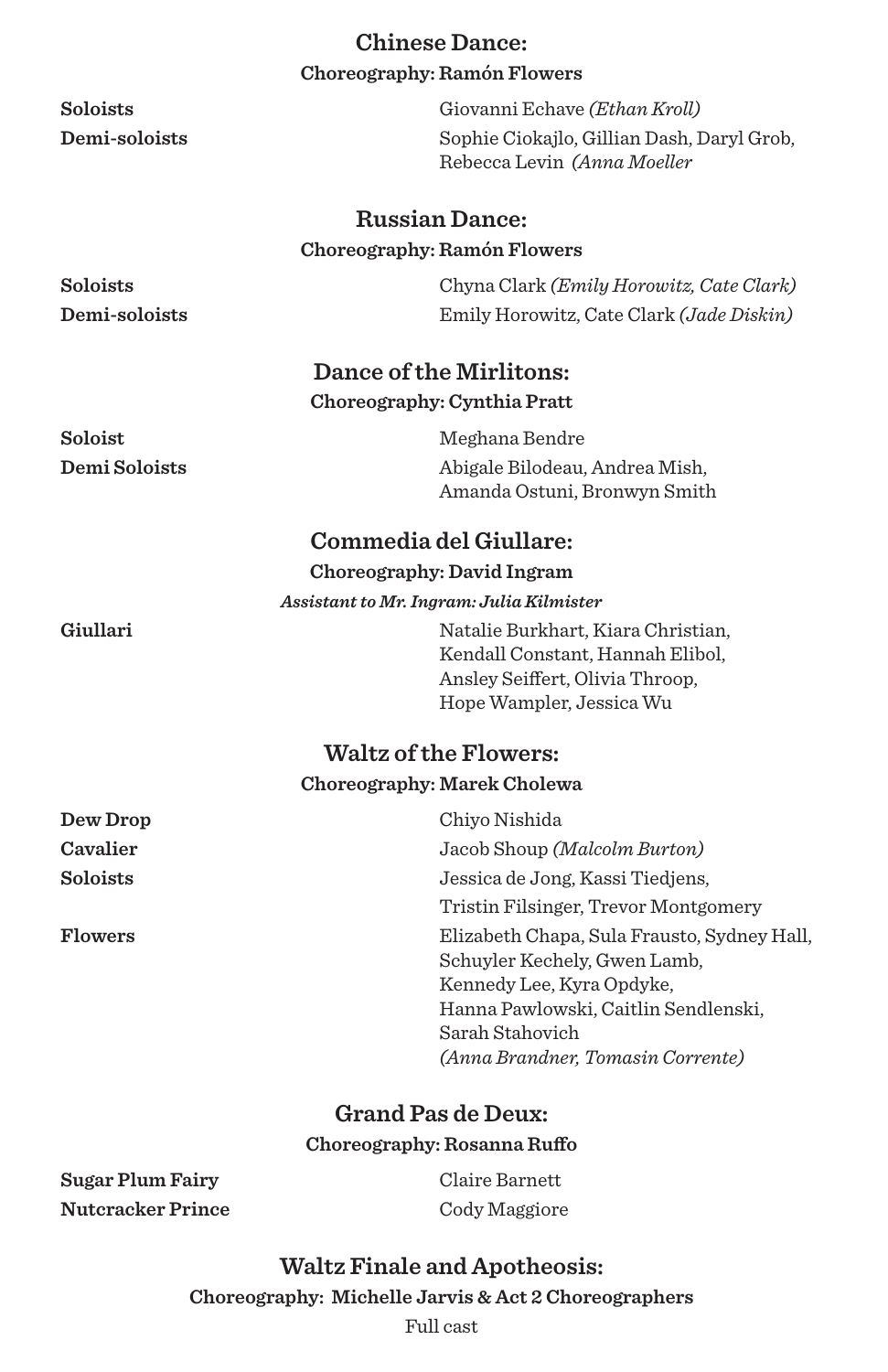

## ACT 1

## **Scene 1: The Christmas Party Choreography: Derek Reid**

*Assistant to Mr. Reid: Julia Kilmister*

**Herr Drosselmeyer** Jeremy Gruner

**Harlequin** Trevor Montgomery **Columbine** Amy Whittemore **Mechanical Soldier** Diego McKenna Borrero **Frau Von Stahlbaum** Hayley Weber **Counselor Von Stahlbaum** Cody Maggiore **Clara, their teenage daughter** Claire Wu *(Amy Whittemore)* **Fritz, their teenage son** Connor Barak **Grandmother Genevieve Bolton** 

**Toymakers Diana Basaldua, Savannah Halter,** Maile Hashimoto **Guests at the party Anna Brandner, Gabriella Nardella, Anna Brandner, Gabriella Nardella,** Sydney Sutherland, Giovanni Echave, Tristin Filsinger, Ethan Kroll

**Maid** Mimi Cutaia

## **Scene 2: The Battle**

**Choreography: Susan McGuire** *Assistant to Ms. McGuire—Mackenzie Beal*

| <b>Toymakers</b>          | Diana Basaldua, Savannah Halter,<br>Maile Hashimoto                                                                                                                      |
|---------------------------|--------------------------------------------------------------------------------------------------------------------------------------------------------------------------|
| <b>Mechanical Soldier</b> | Diego McKenna Borrero                                                                                                                                                    |
| Harlequin                 | Trevor Montgomery                                                                                                                                                        |
| Columbine                 | Amy Whittemore                                                                                                                                                           |
| <b>Mouse Queen</b>        | Lydia Wirth                                                                                                                                                              |
| Mice                      | Oli Culpepper, Joanna Henn, Ainsley Hoh,<br>Avery Klinck, Ariana Ortmann, Sierra Post,<br>Isabella Reich, Bella Schwartz (Brita Gilbert)                                 |
| Mouse Guards              | Connor Barak, Ethan Kroll                                                                                                                                                |
| <b>Soldiers</b>           | Isabella Buckman, Meghan Colligan,<br>Tomasin Corrente, Rebecca Espinoza,<br>Anneliese Hinrichsen, Sarah Linehan,<br>Caroline Mack, Zoe Roberts <i>(Emma Skrzypczak)</i> |
| Nutcracker                | Daniel Scofield                                                                                                                                                          |
|                           |                                                                                                                                                                          |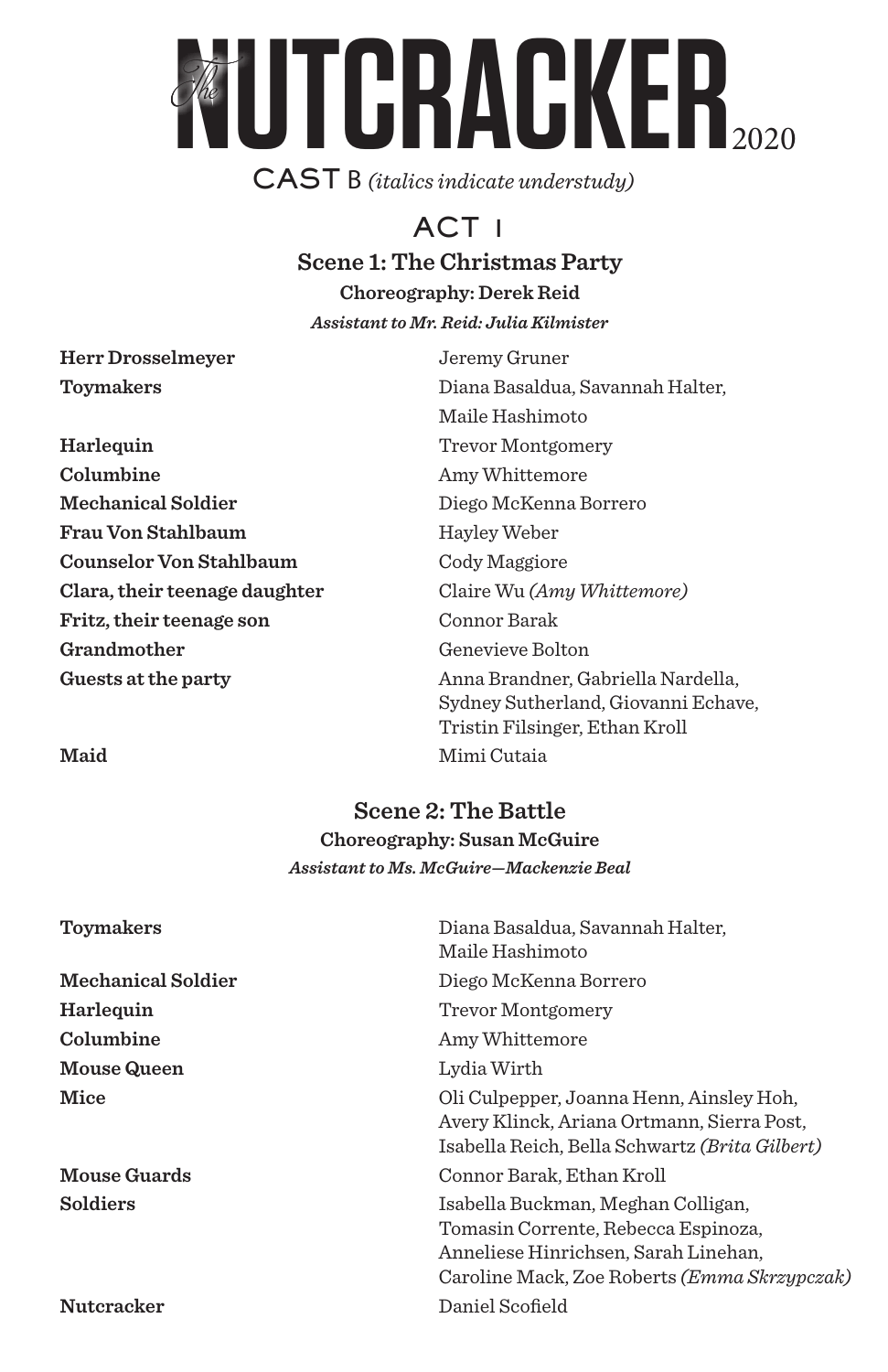#### **Scene 3: Into the Kingdom of Snow Choreography: Cynthia Pratt**

**Prince Nutcracker Cody Maggiore Snow Queen** Laurel Steinly **Snow King** Max Lippman

**Clara** Claire Wu *(Amy Whittemore)* **Snow Princess** Grace Clements, Elinor Polanski **Snowflakes Cate Clark, Nicole Dickson, Jade Diskin, Snowflakes** Gaby Gutierrez, Camille Loftis, Maura McHugh, Anna Moeller, Mia Olivares, Katie Ripley, Tehya West, Katie Yankovich

## INTERMISSION

## ACT II

#### **Entrance into the Kingdom of Sweets**

**Angel Choreography: David Ingram**  *Assistant to Mr. Ingram: Julia Kilmister* **Kingdom Choreography: Michelle Jarvis**

| Brita Gilbert, Madeleine Hall, Maya Illanes,<br>Shelby Memmott, Gaby Morando,<br>Ryan Norman, Grace Reynolds,<br>Emma Skrzypczak<br>Isabelle Ramey<br>Jeremy Gruner<br>Claire Wu (Amy Whittemore)<br>Daniel Scofield<br>Dancers from Act II Divertissements | Angel Soloist            | Ruby Stewart |
|-------------------------------------------------------------------------------------------------------------------------------------------------------------------------------------------------------------------------------------------------------------|--------------------------|--------------|
|                                                                                                                                                                                                                                                             | Angels                   |              |
|                                                                                                                                                                                                                                                             |                          |              |
|                                                                                                                                                                                                                                                             |                          |              |
|                                                                                                                                                                                                                                                             |                          |              |
|                                                                                                                                                                                                                                                             | Sugar Plum               |              |
|                                                                                                                                                                                                                                                             | <b>Herr Drosselmeyer</b> |              |
|                                                                                                                                                                                                                                                             | Clara                    |              |
|                                                                                                                                                                                                                                                             | <b>Nutcracker Prince</b> |              |
|                                                                                                                                                                                                                                                             | <b>Kingdom Dwellers</b>  |              |

#### **Spanish Dance:**

#### **Choreography: Marek Cholewa**

| Soloists        | Hope Blackburn, Teryn Trent          |
|-----------------|--------------------------------------|
| Corps de Ballet | Michele Arnhold, Harlie Painter.     |
|                 | Christine Papayassiliou, Kelly Ryan, |
|                 | Emma Smith, Lauren Zimmermann        |

#### **Arabian Dance: Choreography: Ramón Flowers**

| Soloists        | Shelby Wierman                       |
|-----------------|--------------------------------------|
| Corps de Ballet | Maya Chapman, Anisa Cobb,            |
|                 | Penelope Schulman, Beatrice Wooster  |
|                 | (Mia Olivares, Anneliese Hinrichsen) |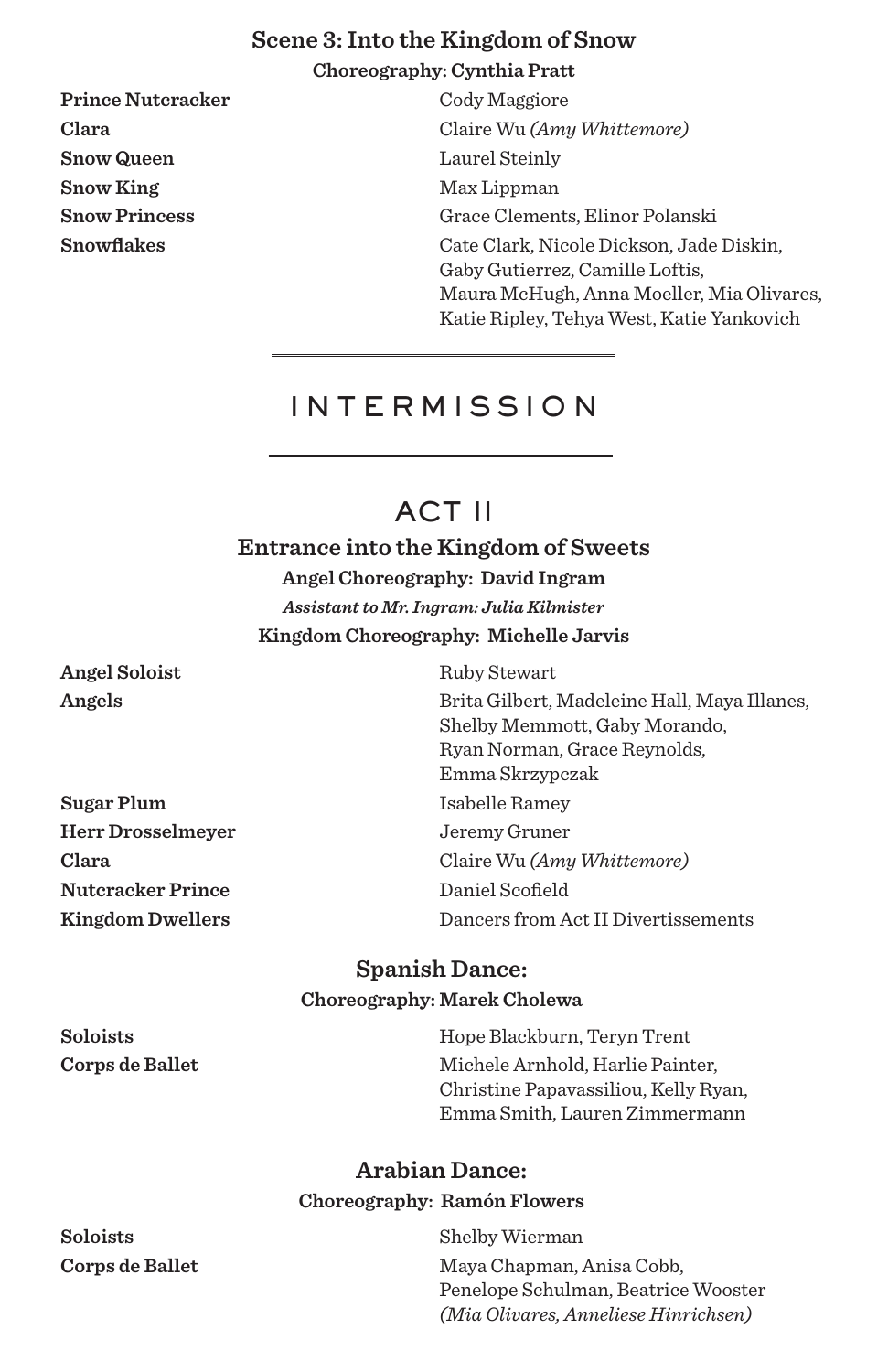#### **Chinese Dance: Choreography: Ramón Flowers**

**Soloists** Giovanni Echave *(Ethan Kroll)* **Demi-soloists** Sophie Ciokajlo, Gillian Dash, Daryl Grob, Rebecca Levin *(Anna Moeller)*

#### **Russian Dance: Choreography: Ramón Flowers**

**Soloists** Chyna Clark *(Emily Horowitz, Cate Clark)* **Demi-soloists** Emily Horowitz, Cate Clark *(Jade Diskin)*

#### **Dance of the Mirlitons: Choreography: Cynthia Pratt**

**Soloist** Meghana Bendre **Demi Soloists** Abigale Bilodeau, Andrea Mish, Amanda Ostuni, Bronwyn Smith

#### **Commedia del Giullare:**

#### **Choreography: David Ingram Assistants to Mr. Ingram: Julia Kilmister**

**Giullari** Natalie Burkhart, Kiara Christian, Kendall Constant, Hannah Elibol, Ansley Seiffert, Olivia Throop, Hope Wampler, Jessica Wu

#### **Waltz of the Flowers:**

#### **Choreography: Marek Cholewa**

| Dew Drop | Rebecca Tschan                                                                                                                                                                                        |
|----------|-------------------------------------------------------------------------------------------------------------------------------------------------------------------------------------------------------|
| Cavalier | Max Lippman (Malcolm Burton)                                                                                                                                                                          |
|          | Julia Cerra, Regan Fleming, Tristin Filsinger,<br><b>Trevor Montgomery</b>                                                                                                                            |
| Flowers  | Elizabeth Chapa, Sula Frausto, Sydney Hall,<br>Schuyler Kechely, Gwen Lamb, Kennedy Lee,<br>Kyra Opdyke, Hanna Pawlowski,<br>Caitlin Sendlenski, Sarah Stahovich<br>(Anna Brandner, Tomasin Corrente) |

#### **Grand Pas de Deux:**

#### **Choreography: Rosanna Ruffo**

**Sugar Plum Fairy** Isabelle Ramey **Nutcracker Prince Daniel Scofield** 

#### **Waltz Finale and Apotheosis:**

**Choreography: Michelle Jarvis & Act 2 Choreographers**

Full cast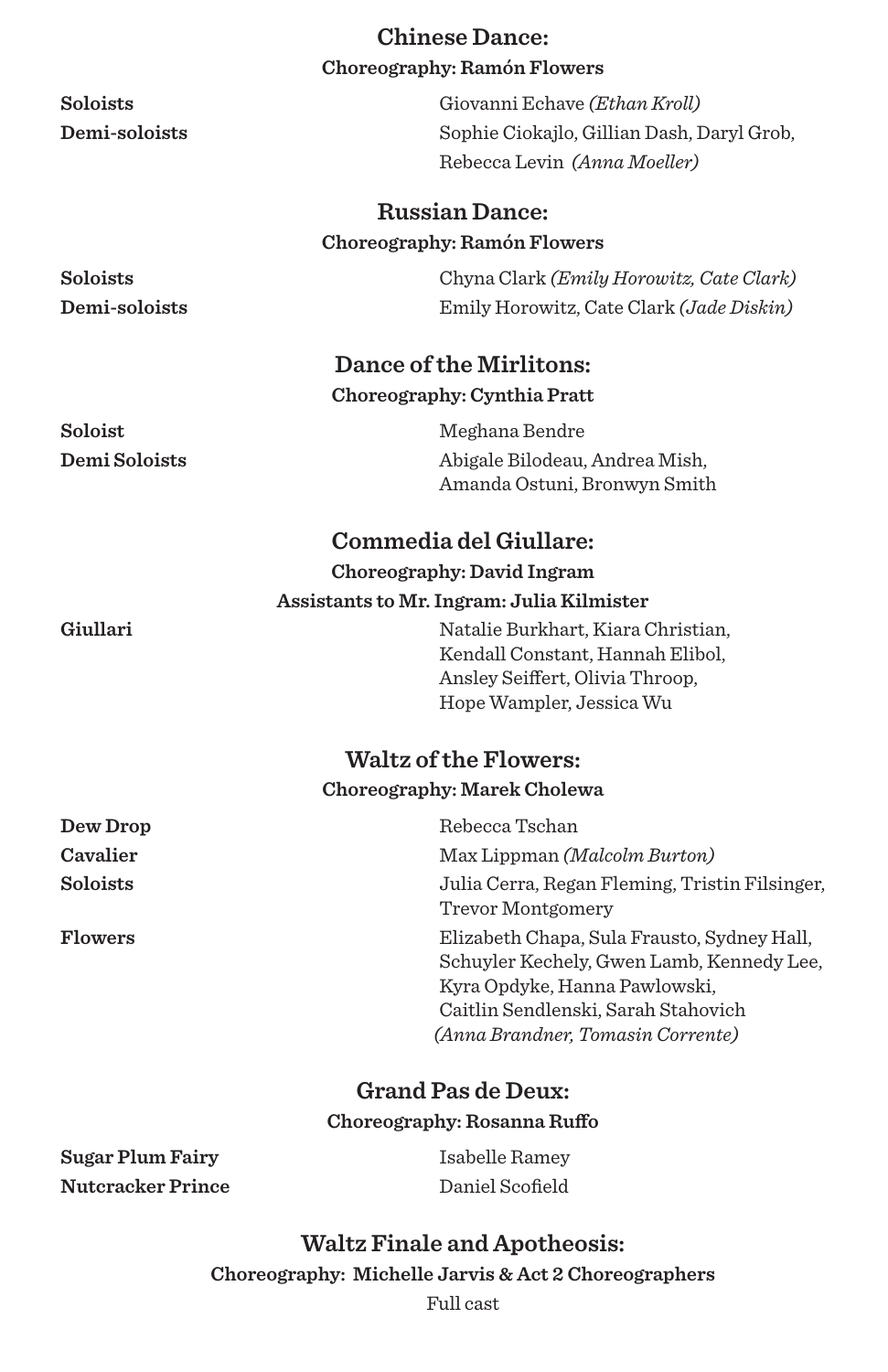# **BUTLERBALLET DANCERS**

Michele Arnhold, Sophomore; Herndon, VA Connor Barak, Sophomore; Kent, OH Claire Barnett, Senior; Sterling Heights, MI Diana Basaldua, First–year; Houston, TX Mackenzie Beal, Sophomore; Delaware, OH Meghana Bendre, Junior; Naperville, IL Abigale Bilodeau, Sophomore; North Reading, MA Hope Blackburn, Senior; Fort Washington, PA Faith Bloomstran, Sophomore; Marietta, GA Genevieve Bolton, Senior; Lutherville Timonium, MD Anna Brandner, Sophomore; Centennial, CO Isabella Buckman, First–year; Eureka, CA Natalie Burkhart, First–year; Ventura, CA Malcolm Burton, Junior; East Stroudsburg, PA Katherine Cackovic, Senior; Wheaton, IL Reyna Carrillo, Junior; Saltillo, Mexico Julia Cerra, Senior; Cornwall on Hudson, NY Elizabeth Chapa, Sophomore; Lake Barrington, IL Maya Chapman, First–year; Apex, NC Kiara Christian, First–year; Shelton, CT Sophie Ciokajlo, Junior; Stamford, CT Cate Clark, Sophomore; San Diego, CA Chyna Clark, Junior; Chattanooga, TN Grace Clements, Sophomore; Chesapeake, VA Anisa Cobb, First–year; Upper Marlboro, MD Meghan Colligan, First–year; Saugerties, NY Kendall Constant, Sophomore; Conroe, TX Tomasin Corrente, First–year; Centennial, CO Oli Culpepper, First–year; Charlotte, NC Mimi Cutaia, Sophomore; Flushing, NY Gillian Dash, Junior; Boalsburg, PA Jessica de Jong, Senior; Highlands Ranch, CO Kayla DeGaray, Senior; Colorado Springs, CO Nicole Dickson, Sophomore; Chester Springs, PA Jade Diskin, Sophomore; Sag Harbor, NY Giovanni Echave, Sophomore; Los Alamos, NM Hannah Elibol, Sophomore; Clarence Ctr, NY Rebecca Espinoza, First–year; Canton, MI Tristin Filsinger, Sophomore; Wake Forest, NC Regan Fleming, Senior; Flinton, PA Sula Frausto, Sophomore; Denver, CO Brita Gilbert, First–year; Eugene, OR Daryl Grob, Senior; Marysville, OH Gabriela Gutierrez, First–year; Philadelphia, PA Madeleine Hall, First–year; Orlando, FL Sydney Hall, First–year; Collierville, TN Savannah Halter, Sophomore; Indianapolis, IN Maile Hashimoto, Sophomore; Mankato, MN Joanna Henn, First–year; Greer, SC Anneliese Hinrichsen, Sophomore; Lincoln, NE Ainsley Hoh, First–year; Union, KY Emily Horowitz, Senior; Cary, NC Scholar Idjagboro, Junior; Lexington Park, MD Maya Illanes, Sophomore; Olney, MD Elizabeth Jenkins, Sophomore; Clarkston, MI Schuyler Kechely, Sophomore; Rochester, MN Julia Kilmister, Senior; Dunbarton, NH Avery Klinck, First–year; Sparta, NJ Ethan Kroll, First–year; Grand Rapids, MI Gwen Lamb, Sophomore; Morrison, MO Josiah Lax, Junior; Middletown, RI Kennedy Lee, Sophomore; Alpharetta, GA Rebecca Levin, Senior; Burbank, CA Alex Lindsey, Senior; Los Alamitos, CA Sarah Linehan, First–year; Grafton, MA

Max Lippman, Junior; Saint James, NY Camille Loftis, Sophomore; Navarre, FL Caroline Mack, First–year; Framingham, MA Cody Maggiore, Senior; Ranchos De Taos, NM Maura McHugh, Sophomore; Stamford, CT Diego McKenna Borrero, Sophomore; Houston, TX Shelby Memmott, First–year; Salina, KS Andrea Mish, Sophomore; Lake Worth, FL Anna Moeller, First–year; Batesville, IN Rheana Montesantos, Sophomore; Hinsdale, IL Trevor Montgomery, First–year; Teaneck, NJ Gabi Morando, First–year; Mansfield, OH Gaby Nardella, Sophomore; Newton, MA Chiyo Nishida, Senior; Osaka , Japan Ryan Norman, First–year; Chicago, IL Mia Olivares, Sophomore; Naperville, IL Kyra Opdyke, Sophomore; Canton, GA Ariana Ortmann, Sophomore; Greenwood, IN Amanda Ostuni, Sophomore; Patterson, NY Harlie Painter, Sophomore; Chuckey, TN Christina Papavassiliou, Sophomore; Houston, TX Hanna Pawlowski, Sophomore; Buffalo, NY Elinor Polanski, Sophomore; Berkley, MI Ashleigh Porter, Senior; Lawrenceville, GA Sierra Post, First–year; Lowell, MI Isabelle Ramey, Senior; Pittsburgh, PA Bella Reich, Sophomore; Geneva, IL Grace Reynolds, First–year; Whitefish Bay, WI Katie Ripley, Junior; Bethesda, MD Zoe Roberts, First–year; Macomb, IL Kelly Ryan, Sophomore; Littleton, CO Penelope Schulman, First–year; Tarzana, CA Bella Schwartz, First–year; Santa Rosa, CA Daniel Scofield, Senior; Fisherville, KY Ansley Seiffert, Sophomore; Alexandria, VA Caitlin Sendlenski, Sophomore; Croton on Hudson, NY Jacob Shoup, Senior; Cuyahoga Falls, OH Emma Skrzypczak, First–year; Kingsley, MI Bronwyn Smith, Sophomore; Acton, MA Emma Smith, Sophomore; Morristown, NJ Sarah Stahovich, Junior; Lancaster, PA Laurel Steinly, Senior; Johnstown, PA Ruby Stewart, Senior; Lynbrook, NY Sydney Sutherland, Sophomore; Baltimore, MD Olivia Throop, First year; Ada, MI Kassi Tiedjens, Sen–or; Glendale, WI Teryn Trent, Senior; Santa Rosa, CA Rebecca Tschan, Senior; South Salem, NY Jill Van Cura, Junior; Hopewell Junction, NY Liza van Heerden, Sophomore; Cape Town, South Africa Hope Wampler, First–year; Lenexa, KS Hayley Weber, Senior; Ramona, CA Tehya West, First–year; Baltimore, MD Amy Whittemore, Junior; West Brookfield, MA Shelby Wierman, Junior; San Diego, CA Lydia Wirth, Senior; Sewickley, PA Beatrice Wooster, First–year; Greensboro, NC Claire Wu, Senior; Fremont, CA Jessica Wu, First–year; Brighton, MA Katie Yankovich, Sophomore; West Point, NY Lauren Zimmermann, Sophomore; Sammamish, WA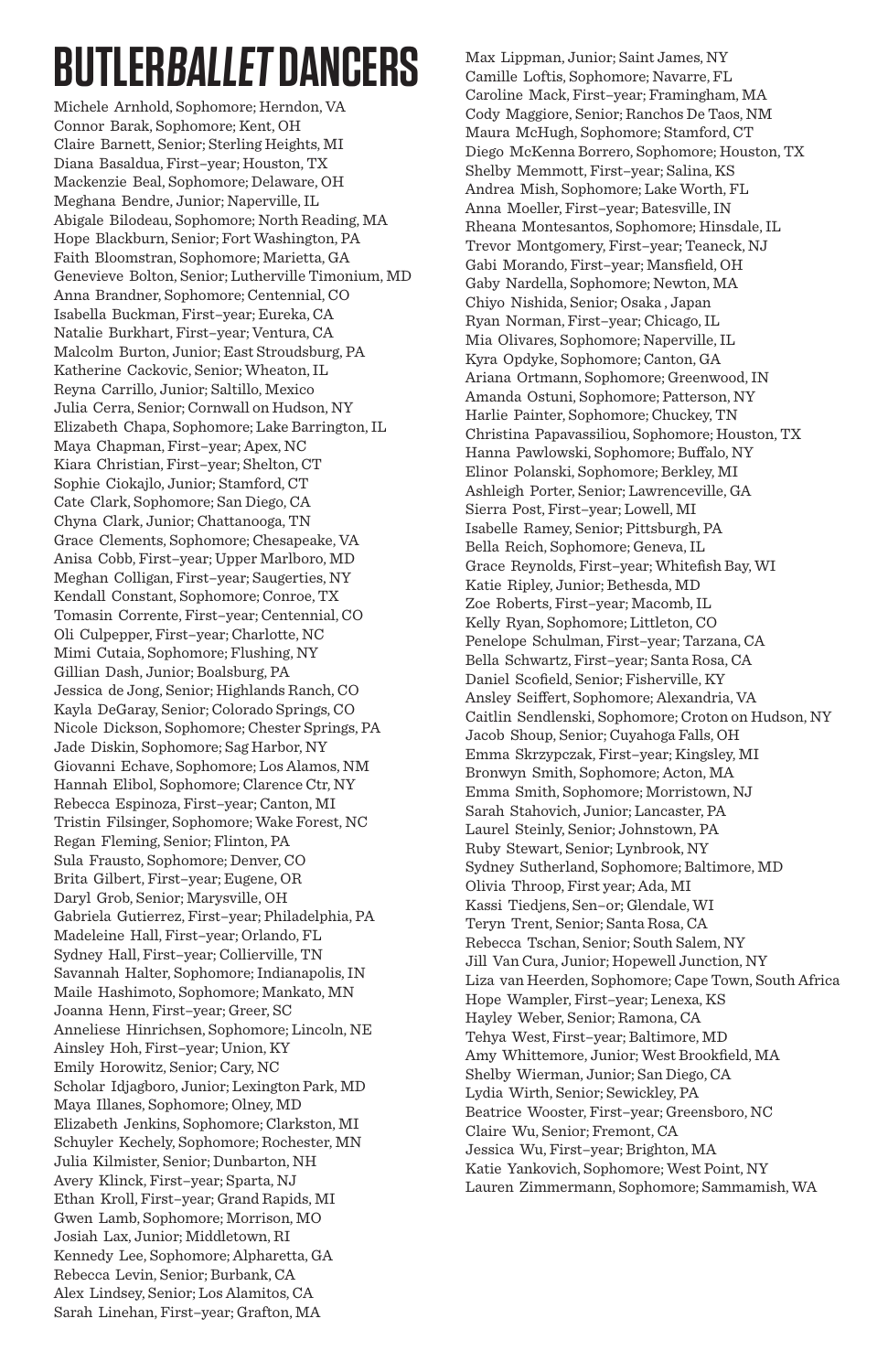### Butler University • Jordan College of the Arts

*Dr. Lisa Brooks, Dean and Professor of Violin Wendy Meadon, Associate Dean and Professor of Theatre Maren Urness, secretary to the Dean Janice Thornburg, receptionist*

## Department of Dance Faculty

#### **Larry A. Attaway**, *Chair and Professor*

BM, Florida State University; former Associate Dean, California Institute of the Arts; Musical Director and Composer-in-Residence, Bella Lewitzky Dance Company; Vice-President, National Association of Schools of Dance; areas of expertise: choreography, dance history, music for dance, theory and philosophy, Executive Artistic Director Butler Ballet.

#### **Marek Cholewa**, *Professor*

Graduate of the Nikolaï Rimsky-Korsakov Music Conservatory; former soloist with National Ballet of Poland; former Ballet Master of Ballet National de Panama; areas of expertise: ballet, pas de deux, character, variations, men's allegro.

#### **Ramón Flowers,** *Assistant Professor*

MFA, University of Iowa; former soloist with Maurice Bejart's Ballet of the 20th Century, Compañía Nacional de Danza de España, and Les Grand Ballets Canadiens. On Broadway, he has appeared in Matthew Bourne's *Swan Lake, Cats, The Lion King*, and created the role of Ritchie in the original production of *A Chorus Line*; areas of expertise: ballet, pas de deux.

#### **David Ingram,** *Assistant Professor*

MFA, Hollins University in association with the Forsythe Lab and the Mousonturm in Frankfurt Germany. Former member of Louisville Ballet and North Carolina Dance Theatre, he has performed the works of George Balanchine, Jean-Pierre Bonnefoux, Nacho Duato, William Forsythe, Alonzo King, Robert North, Dwight Rhoden, Choo San Goh, Twyla Tharp and Anthony Tudor. He has choreographed for Charlotte Ballet, Fort Wayne Ballet, Chautauqua Institute, and the Louisville Ballet; areas of expertise, ballet, pas de deux, choreography, dance history.

#### **Michelle Jarvis**, *Associate Provost and Professor*

MA, Butler University; former Interim Dean, Butler University; former member of Dance Kaleidoscope; Staff Choreographer Indianapolis Opera; areas of expertise: ballet, pointe, Spanish character, tap, theatre dance forms, teaching analysis of classical techniques.

#### **Susan McGuire**, *Professor*

Former soloist Martha Graham Dance Company; former Principal with Paul Taylor Dance Company; Artistic Head of London Contemporary Dance School; Director of Taylor 2 and the Paul Taylor School; areas of expertise: modern, improvisation, teaching analysis of modern technique, choreography.

#### **Cynthia Pratt**, *Professor*

MFA, Temple University; Certified Movement Analyst; guest choreographer for Dance Kaleidoscope; former faculty Dance Space Center, Gothenburg Balletakademien, National Balletacademie Theatre School; areas of expertise: Laban movement analysis, ballet, jazz, body placement.

#### **Derek Reid**, *Professor*

BA, Butler University; MA, Gonzaga University: former dancer with Louisville Ballet; Dance Theater of Harlem; Les Grands Ballets Canadiens; BalletMet Columbus; former Artistic Associate with Fort Wayne Ballet; areas of expertise: ballet, dance history, pas de deux, contemporary partnering, choreography.

#### **Rosanna Ruffo**, *Assistant Professor*

Vaganova School of Ballet, St. Petersburg, Russia; former soloist with the National Ballet of Panama, former principal Indianapolis Ballet Theatre; guest artist with New Orleans Ballet, Saint Louis Ballet, San Francisco Ballet; areas of expertise: ballet, pointe, classical variations.